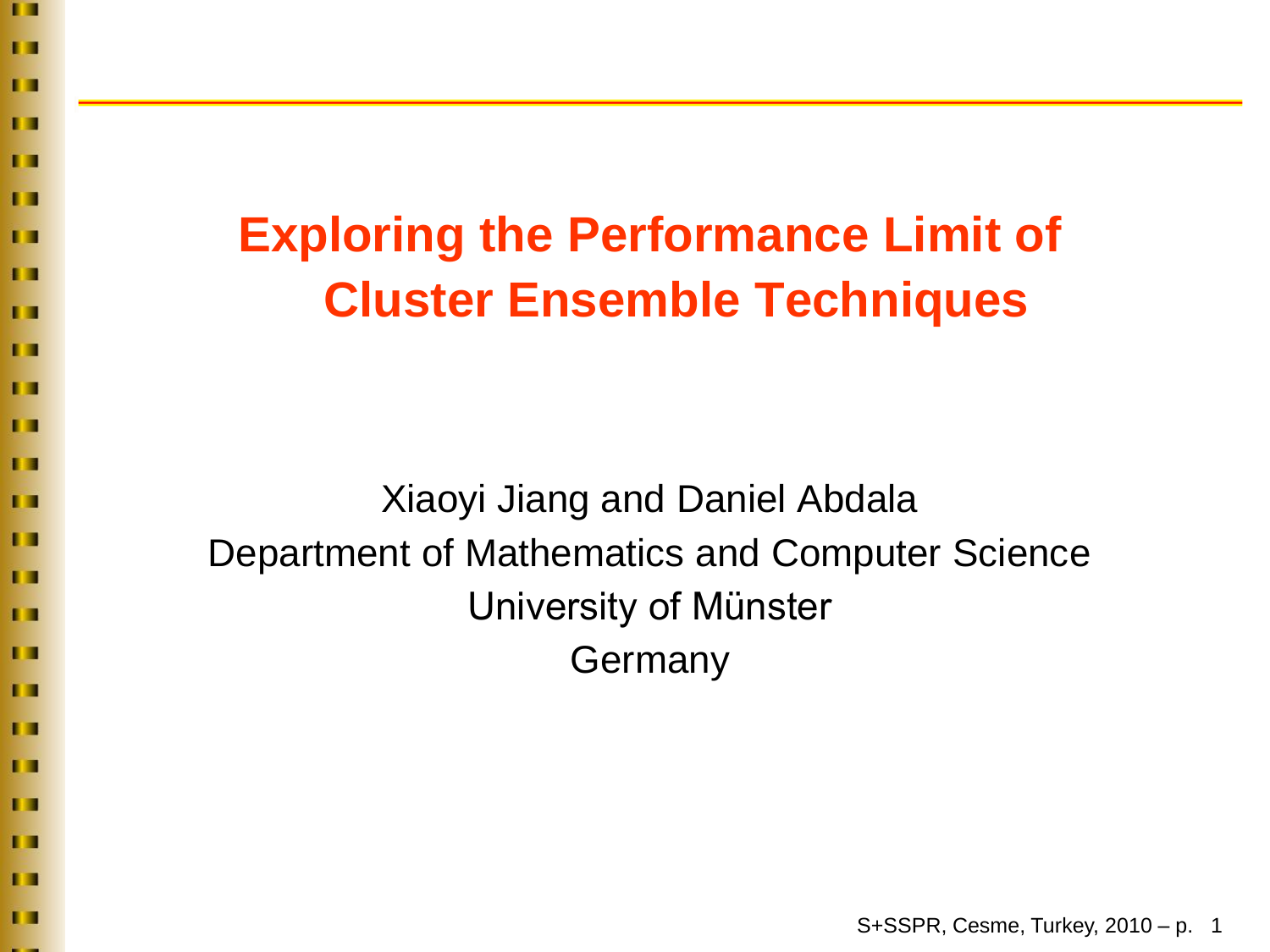| <b>TELEVISION</b><br>n m | <b>Cluster</b>           |
|--------------------------|--------------------------|
| <b>II</b>                |                          |
| П                        |                          |
| П.                       | <b>Data some</b>         |
| П                        |                          |
| <b>. .</b>               | <b>- A clust</b>         |
| ш                        | cluster                  |
| П                        |                          |
| П                        | Denote<br>$\blacksquare$ |
| П                        |                          |
| п                        | • Cluster                |
| П                        |                          |
| П                        |                          |
| П                        |                          |
| <b>TT</b>                |                          |
| П                        |                          |
| П                        |                          |
| <b>Fill</b>              |                          |
| Ш                        | $d()$ : dis              |
| ш                        |                          |
| П                        |                          |
| П                        |                          |
| П                        |                          |
|                          |                          |

m

#### rensemble as optimization problem

- Data set  $X = \{x_1, x_2, ..., x_n\}$  of n patterns
- A cluster ensemble is a set  $P = \{P_1, P_2, ..., P_N\}$ , where  $P_i$  is a ing of  $X$
- e the set of all possible clusterings of X by  $\mathsf{P}_\mathsf{x}$ 
	- r ensemble as median partition problem:

$$
P^* = \arg\min_{P \in \mathcal{P}_X} \sum_{i=1}^N d(P, P_i)
$$

tance (dissimilarity) function between two clusterings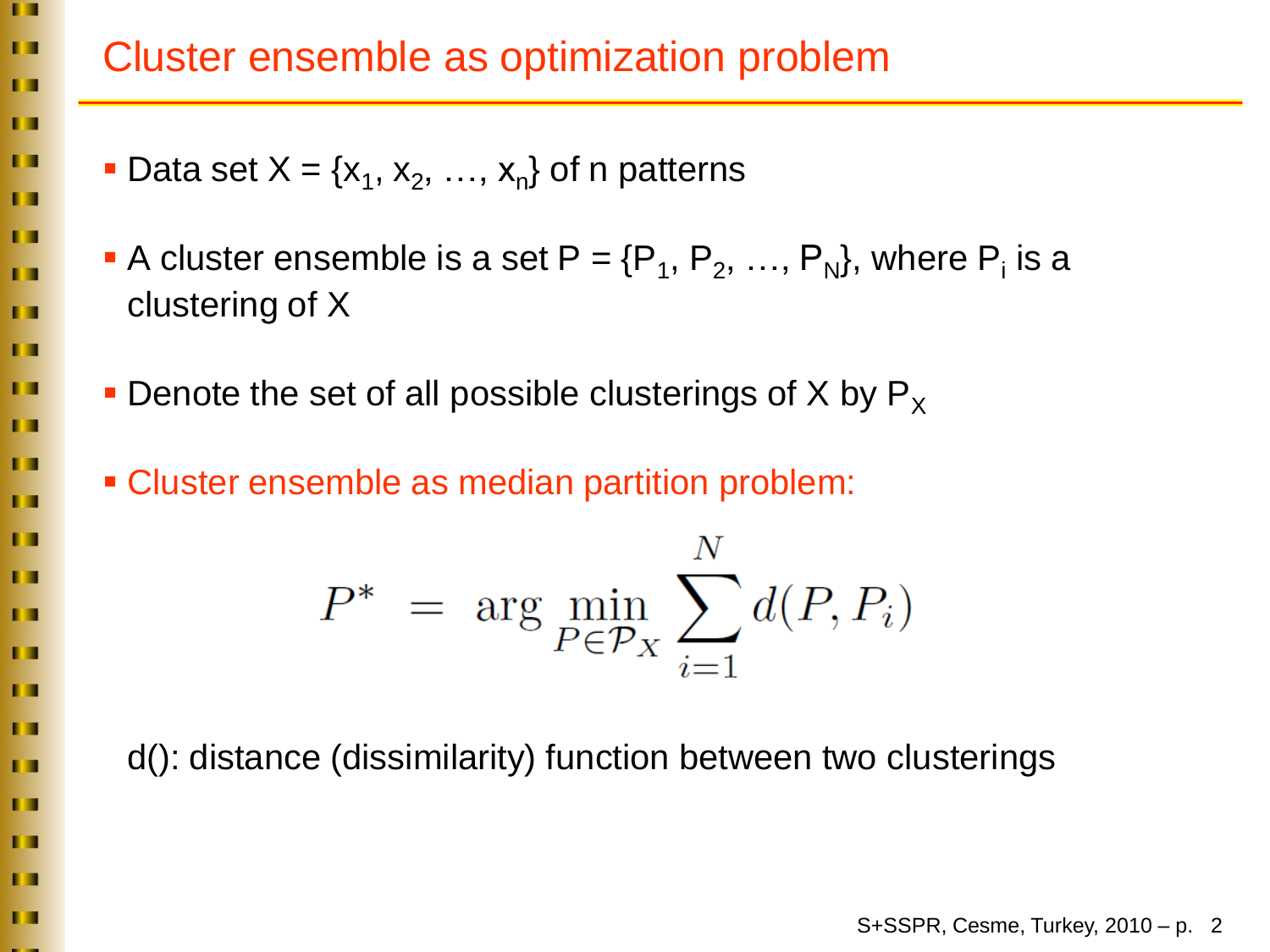## Cluster ensemble as optimization problem

Cluster ensemble as median partition problem:

$$
P^* = \arg\min_{P \in \mathcal{P}_X} \sum_{i=1}^N d(P, P_i)
$$

**This is a difficult optimization problem** 

п

 $\blacksquare$ 

п

H

п

 $\blacksquare$ 

m

П

ш

П

**TT** 

п

 $\blacksquare$ 

П

 $\blacksquare$ 

П

 $\blacksquare$ 

п

п

п

п

 $\blacksquare$ 

п

 $\blacksquare$ 

П

- $\checkmark$  Simple solution only for trivial distance functions
- $\checkmark$  For several distance functions it turns out to be NP-complete (seems to be proved that  $P := NP$ )
- $\checkmark$  Also for other distance functions no efficient solutions are known
- $\rightarrow$  Approximate methods  $\rightarrow$  How good is the suboptimal solution?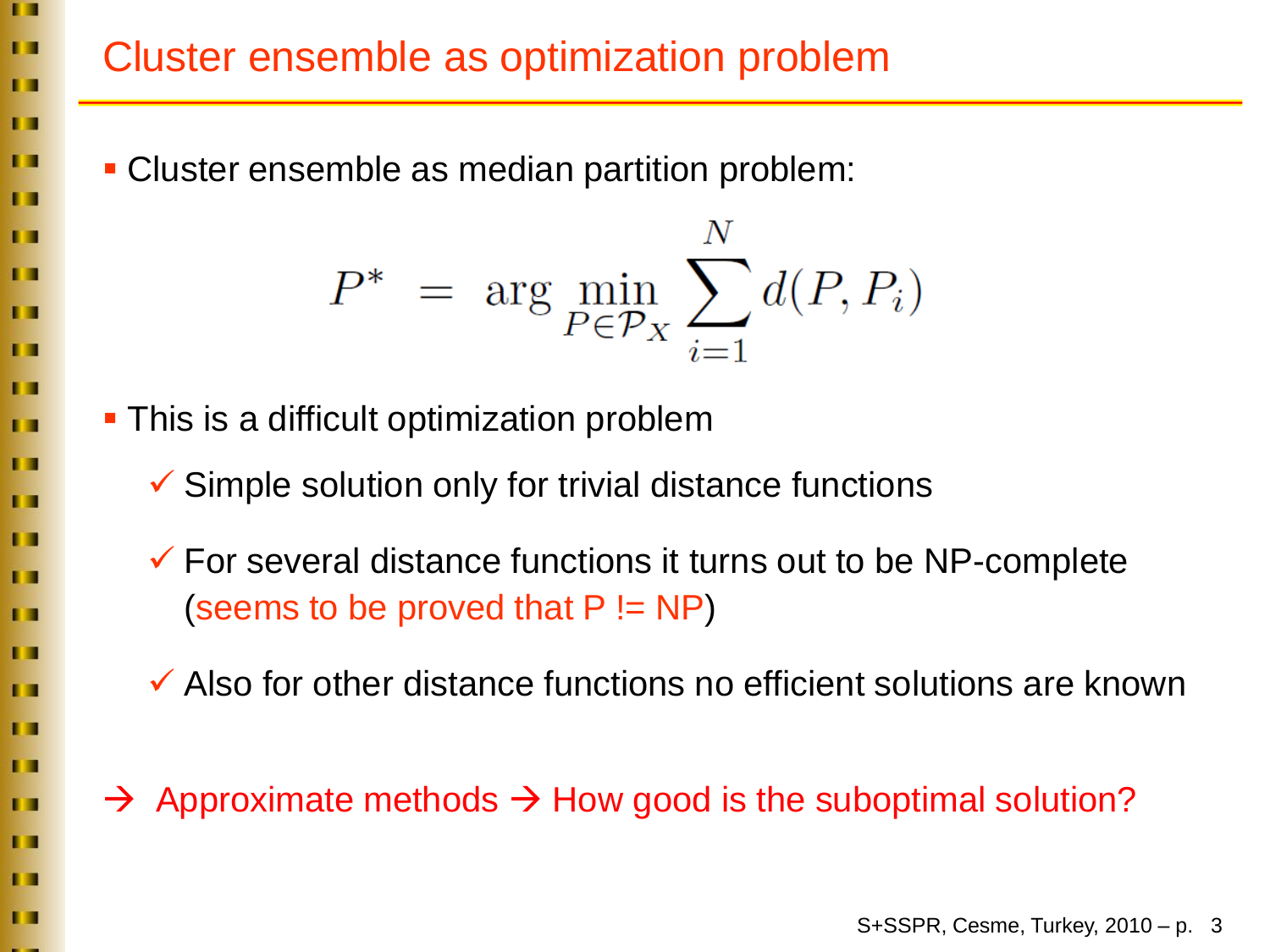

S+SSPR, Cesme, Turkey, 2010 – p. 4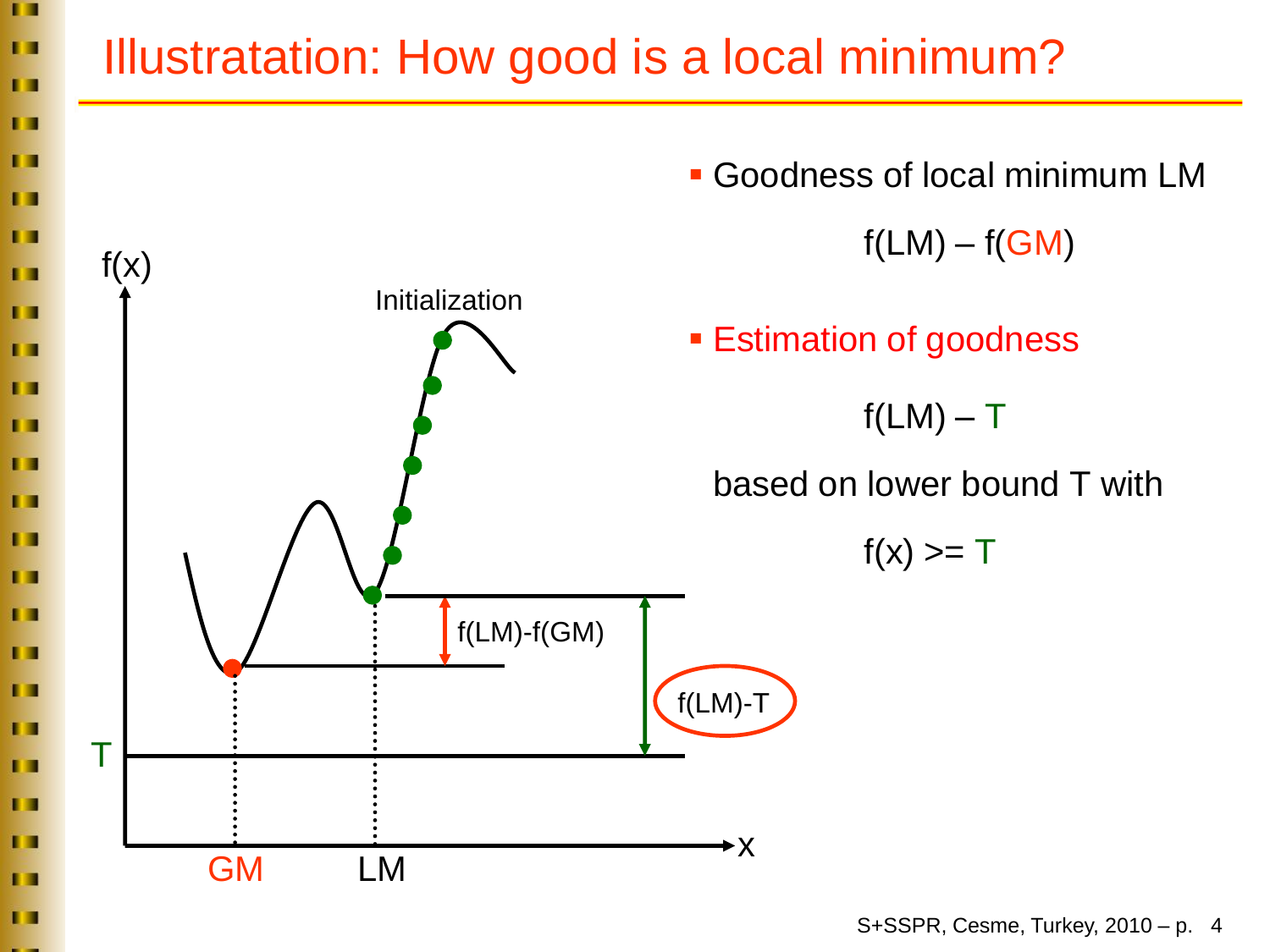#### п  $\blacksquare$ Illustratation: How good is a local minimum? п  $\blacksquare$ п **- Lower bound T** = 0 not useful  $\blacksquare$ п **But given some tight lower**  $f(x)$  $\blacksquare$ bound T Initialization п п  $f(LM) - T$ **TE** is a good option for measuring п п the goodness of local minimum П LM П П  $\blacksquare$ ш f(LM)-T п T I Tп П П x GM LM п

П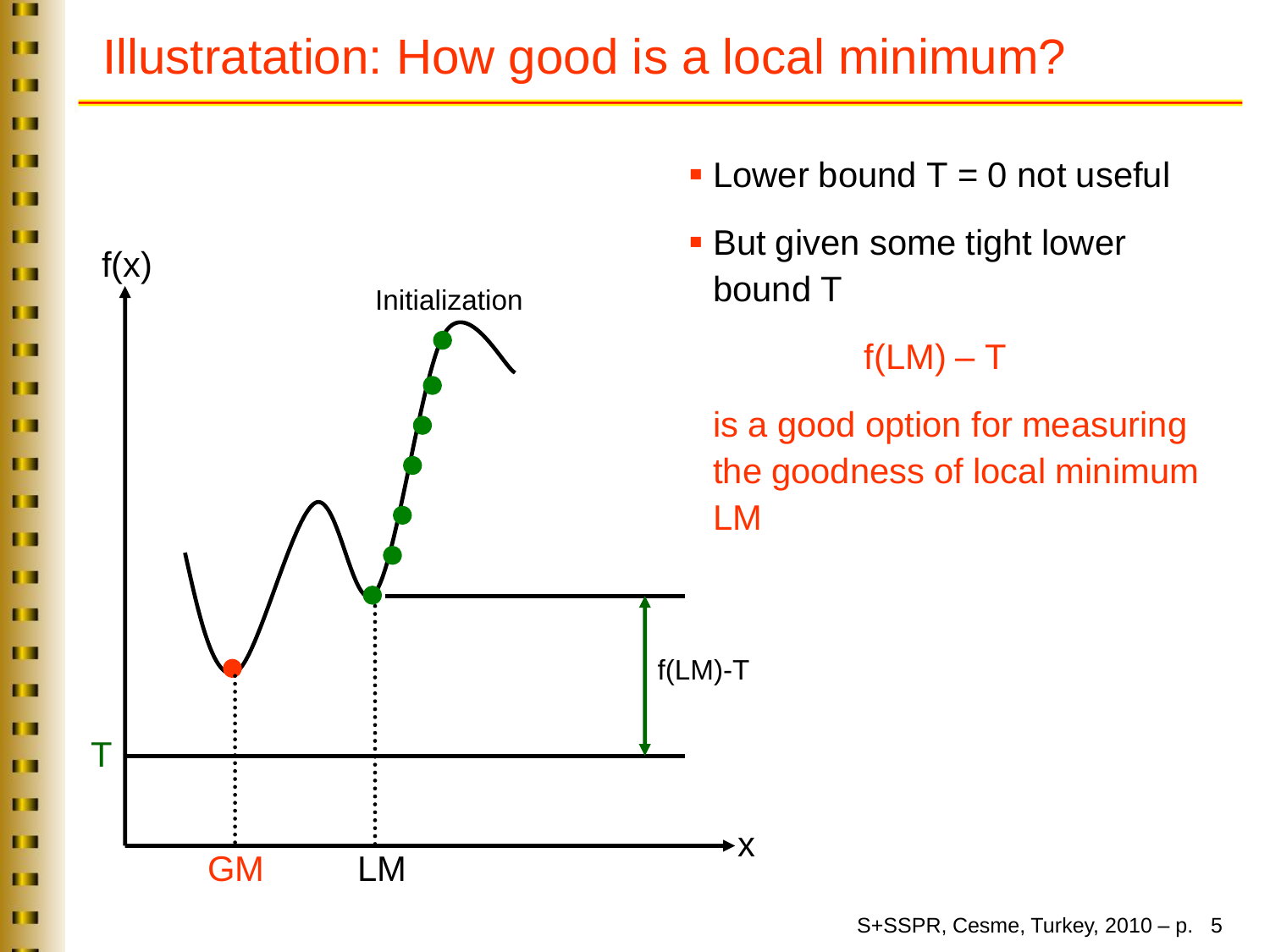### Lower bound für median partition problem

п

 $\blacksquare$ 

п

 $\blacksquare$ 

ш

 $\blacksquare$ 

П

 $\blacksquare$ 

п

п

 $\blacksquare$ 

п

T 3

П

п

П

 $\blacksquare$ 

п

п

T I

п

T 3

п

п

П

- Median partition problem is an instance of generalized median problem (appplicable to any object domains)
- Lower bound T for generalized median problem in metric space based on linear programming (Jiang & Bunke, SSPR 2002):

minimize  $x_1 + x_2 + \cdots + x_N$  subject to  $\begin{aligned} \forall i,j \in \{1,2,\ldots,N\}, \ i \neq j, \ \begin{cases} \ x_i + x_j \ \geq \ d(P_i,P_j) \\ x_i + d(P_i,P_j) \ \geq \ x_j \\ x_j + d(P_i,P_j) \ \geq \ x_i \end{cases} \\ \forall i \in \{1,2,\ldots,N\}, \ x_i \geq 0 \end{aligned}$ 

**If turns out to be tight in several other contexts**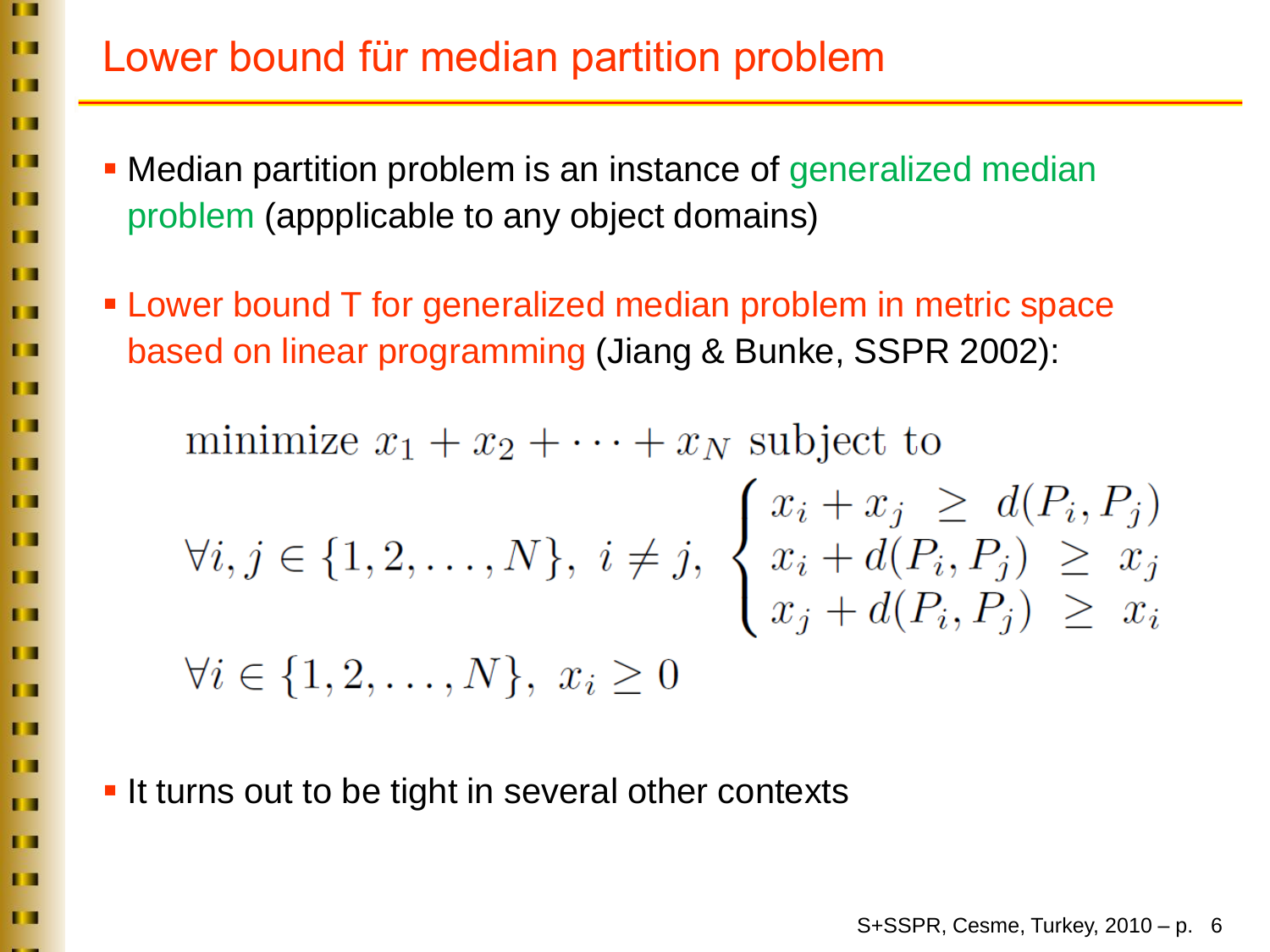П

П

П

П

П

П

#### Experimental results

- **Metric distance functions** 
	- $\checkmark$  Variance of information
	- $\checkmark$  van Dongen metric
	- $\checkmark$  Mirkin metric
- Cluster ensemble methods
	- Evidence accumulation method (Fred & Jain, PAMI 2005)
	- $\checkmark$  Random walker based method (Abdala et al. ICPR 2010)
	- **Data sets** 
		- $\checkmark$  Nine UCI data sets
		- $\checkmark$  Two articial data sets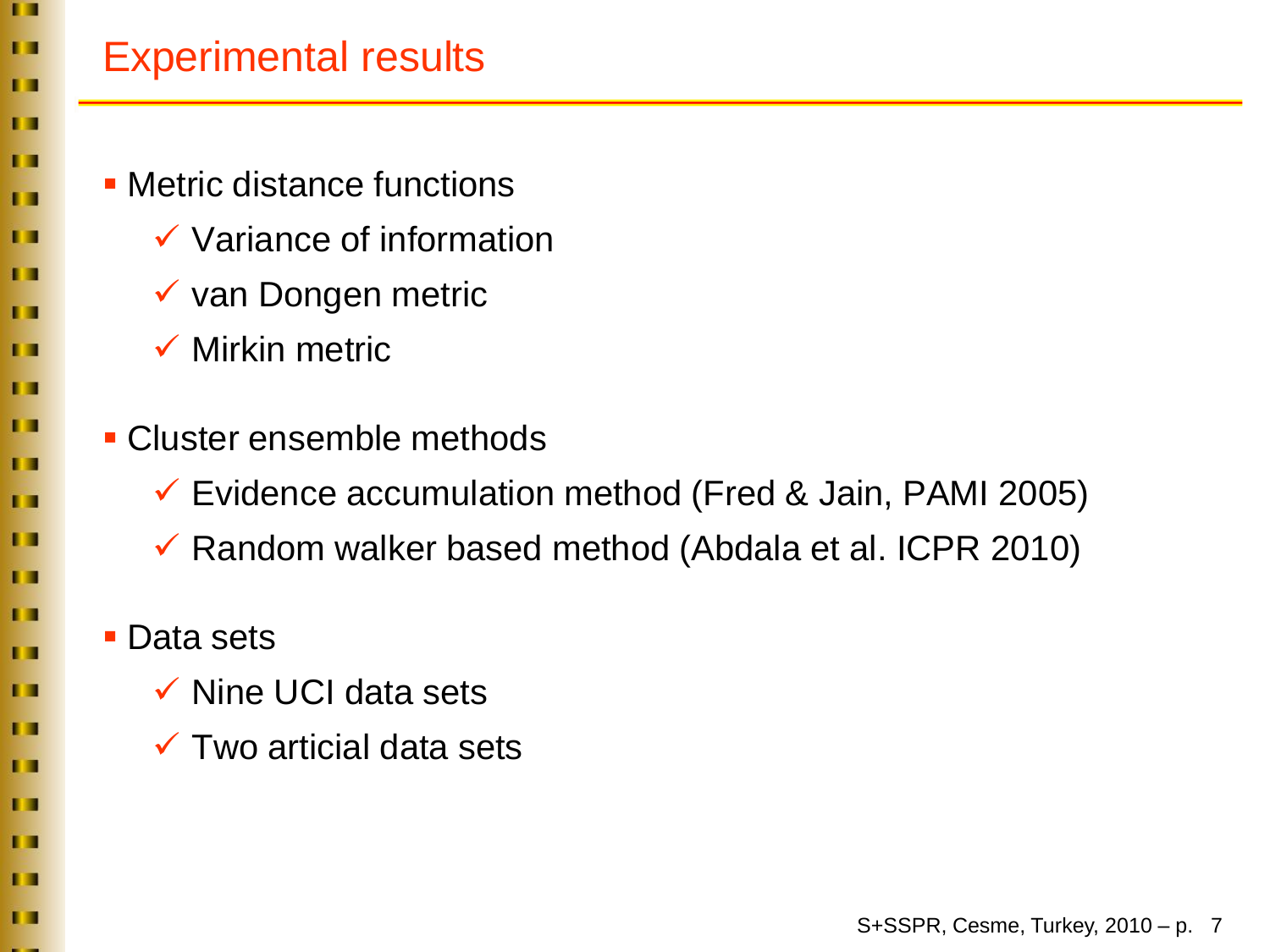п

 $\blacksquare$ 

 $\blacksquare$ 

H

п

 $\blacksquare$ 

**TE** 

П

| П              | Random walker based method RW |                 |             |                  |            |             |                  |                 |             |               |
|----------------|-------------------------------|-----------------|-------------|------------------|------------|-------------|------------------|-----------------|-------------|---------------|
| $\blacksquare$ |                               | $d_{\bm{vi}}$   |             |                  | $d_{vd}$   |             |                  | $d_m$           |             |               |
| $\blacksquare$ | dataset                       | $\text{SOD}(P)$ | $\Gamma$    | $\Delta'(\%)$    | SOD(P)     | $\varGamma$ | $\varDelta'(\%)$ | $\text{SOD}(P)$ | $\varGamma$ | $\Delta'(\%)$ |
| п              | Iris                          | 8.40            | 7.24        | 13.8             |            | 2.28 2.16   | 5.2              | 28067           | 25113       | 10.5          |
| П              | Wine                          | 2.09            | 1.86        | 10.0             |            | 0.35 0.33   | 4.5              | 7242            | 6777        | 5.8           |
| H              | <b>Breast</b>                 | 1.49            | 1.08        | 27.7             |            | 0.20 0.15   | 23.9             | 90032           | 68392       | 24.0          |
| П              | Optic                         | 11.38           | 6.37        | 44.0             |            | 3.90 1.85   | 50.9             | 749459          | 315016      | 57.7          |
| П              | Sov                           | 6.19            | 3.79        | 36.9             |            | 4.08 1.62   | 52.0             | 3433            | 1591        | 49.3          |
| П              | Glass                         | 7.96            | 4.66        | 41.1             |            | 2.53 1.24   | 45.9             | 69186           | 33940       | 49.3          |
| $\blacksquare$ | Haberman                      | 7.70            | 7.58        | 1.5              |            | 2.86 2.84   | 0.7              | 234484          | 232995      | 0.6           |
| $\blacksquare$ | Mammo                         | 1.77            | 1.77        | 0.0 <sub>l</sub> |            | 0.38 0.38   | 0.0              | 248650          | 248650      | 0.0           |
| $\blacksquare$ | $\text{Yeast}$                |                 | 18.60 11.40 | 38.2             | 10.51 3.34 |             | 67.5             | 6606869 3010185 |             | 53.4          |
| П              | 2D2K                          | 4.69            | 4.69        | 0.0              |            | 1.15 1.15   | 0.0 <sub>l</sub> | 978050          | 978050      | 0.0           |
| П              | 8D5K                          | 5.24            | 4.91        | 5.9              |            | 2.43 1.66   | 15.01            | 721412          | 579262      | 11.3          |
| $\blacksquare$ |                               |                 |             |                  |            |             |                  |                 |             |               |
| $\blacksquare$ |                               |                 |             |                  |            |             |                  |                 |             |               |
| п.             |                               |                 |             |                  |            |             |                  |                 |             |               |

Optimization function Lower bound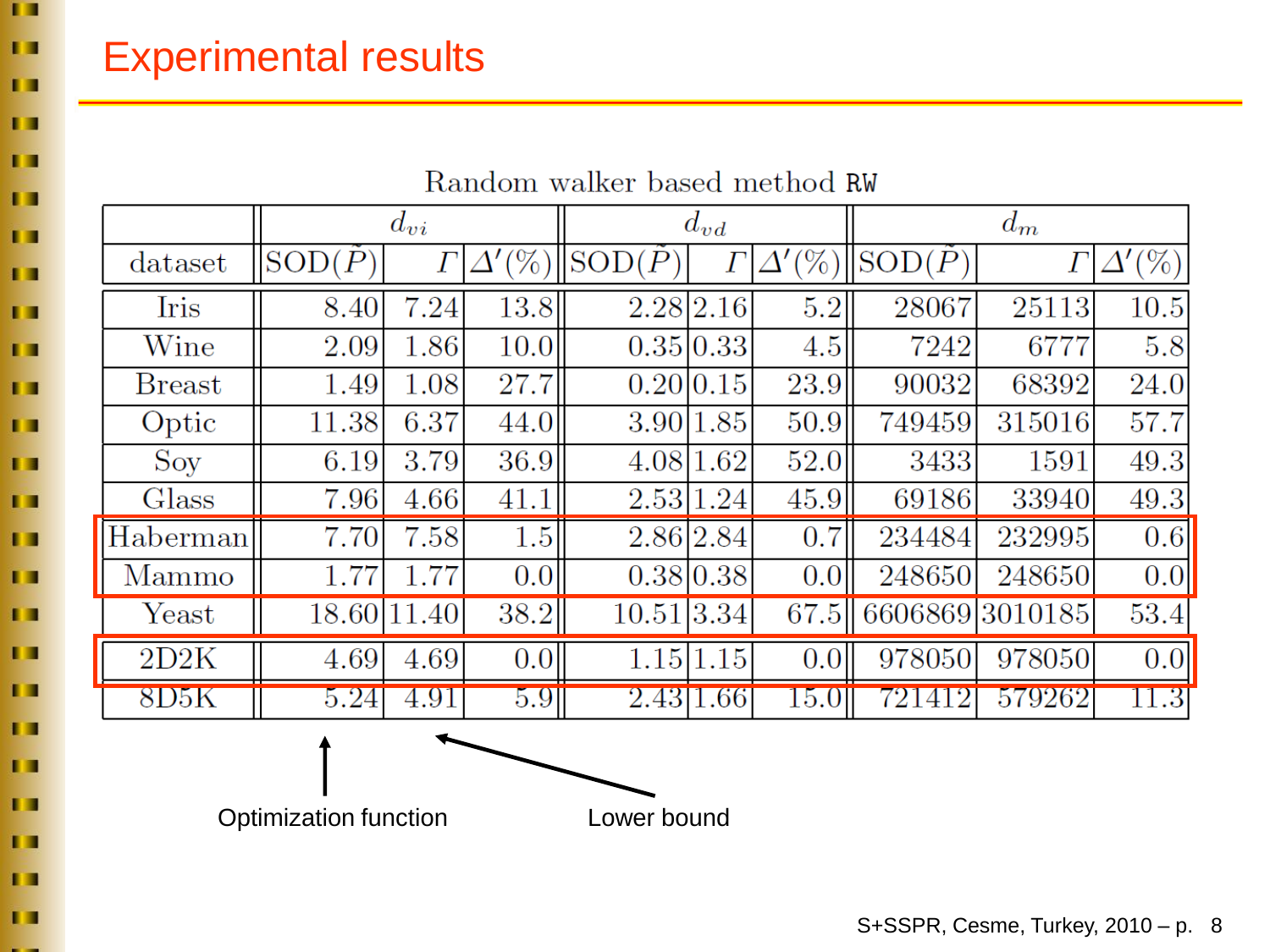$\blacksquare$ 

П

 $\blacksquare$ 

П

 $\blacksquare$ 

п

П

**TT** 

п

H

П

П

П

#### Experimental results

- For three data sets (Haberman, Mammo, and 2D2K) the lower bound T is almost reached for all three distance functions
	- $\rightarrow$  practically no room for improvement
- **If the deviation is large, we must be careful in making any claims** 
	- $\checkmark$  The lower bound is not tight enough in that particular case
	- $\checkmark$  The computed solution is still far away from the (unknown) optimal solution
	- Larger deviation may indicate some, although uncertain, potential of improvement and thus serves as a hint for continuing optimization.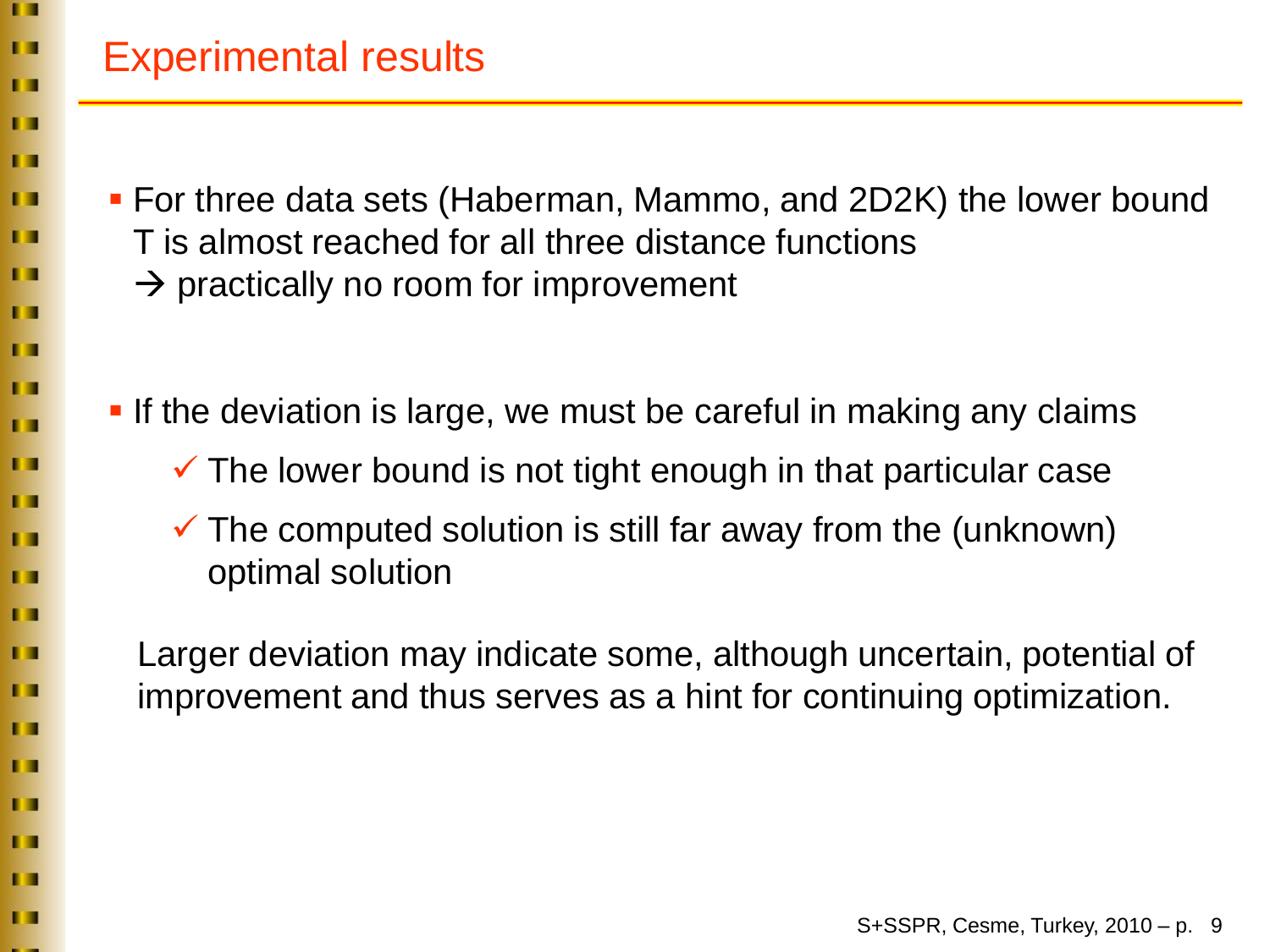#### $\blacksquare$ п

 $\blacksquare$ 

m

п

ПП

П

ш

П

**TT** 

m

П

Ш

п

П

 $\blacksquare$ 

ш

П

**TT** 

п

П

п

П

П

п

- Additional contents of the paper
	- Merkin distance: General lower bound T is almost as good as with domain-specific lower bound
		- **Extension to weighted cluster ensemble techniques**

$$
P^* = \arg\min_{P \in \mathcal{P}_X} \sum_{i=1}^N w_i \cdot d(P, P_i)
$$

**Extension to quasi-metric distance functions** 

$$
d(P,R) + d(R,Q) \ \geq \ \frac{d(P,Q)}{1+\varepsilon}
$$

Conclusion: The lower bound T may be considered as a means of exploring the performance limit of cluster ensemble techniques